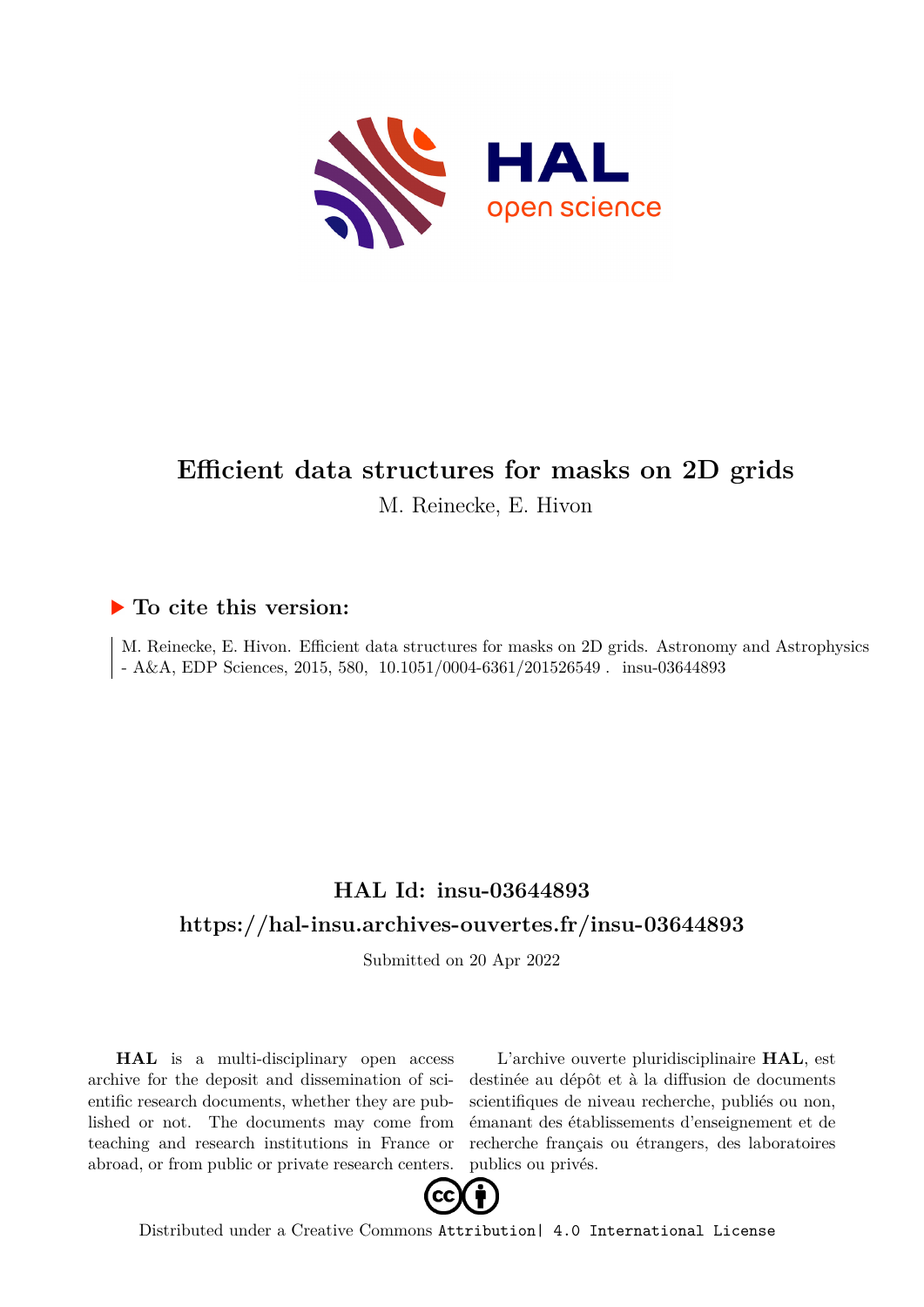A&A 580, A132 (2015) DOI: 10.1051/0004-6361/[201526549](http://dx.doi.org/10.1051/0004-6361/201526549) c ESO 2015



## **Efficient data structures for masks on 2D grids**

M. Reinecke<sup>1</sup> and E. Hivon<sup>2</sup>

<sup>1</sup> Max-Planck-Institut für Astrophysik, Karl-Schwarzschild-Str. 1, 85741 Garching, Germany e-mail: martin@mpa-garching.mpg.de

<sup>2</sup> Sorbonne Universités, UPMC Univ Paris 6 et CNRS (UMR 7095), Institut d'Astrophysique de Paris, 98 bis bd Arago, 75014 Paris, France

e-mail: hivon@iap.fr

Received 18 May 2015 / Accepted 8 July 2015

### **ABSTRACT**

This article discusses various methods of representing and manipulating arbitrary coverage information in two dimensions, with a focus on space- and time-efficiency when processing such coverages, storing them on disk, and transmitting them between computers. While these considerations were originally motivated by the specific tasks of representing sky coverage and cross-matching catalogues of astronomical surveys, they can be profitably applied in many other situations as well.

**Key words.** methods: numerical

## **1. Introduction**

This paper focuses on finding useful data representations for describing a subset of pixels on a 2D data grid (for an example see Fig. 1). The boundary of this subset is sharp, which means that pixels can take one of exactly two values: 0 (outside the set) or 1 (inside). The shape formed by the pixels can be arbitrary (it may, e.g., be disconnected and/or contain holes), but when judging the merits and drawbacks of the individual representations, it will be assumed that in typical scenarios, the shapes will not be pathological (e.g. they will not consist of clouds of isolated pixels or have fractally convoluted boundaries).

The notion of "usefulness" of course requires a usage scenario. For this work, the concrete motivation was to improve support for astronomical databases with typical tasks, such as catalogue cross-matching (finding the overlap between two, potentially very complicated, shapes on the celestial sphere) and cone searches (i.e. obtaining all database objects lying within a certain shape on the sphere). It was inspired by the IVOA standard for multi-order coverage objects (Boch et al. 2014; Fernique et al. 2015) and tries to evaluate potential shortcomings, as well as to suggest improvements.

The choice of describing shapes in an approximate way as a set of pixels on a grid rather than by analytical geometrical expressions was driven by efficiency concerns. Performing database queries using complicated analytical shapes is a difficult and time-consuming task, and trading a small, tunable number of false positives in the query result for much better run time is beneficial in many real-world situations.

The remainder of this paper is structured as follows. Section 2 gives an in-depth description of the problem we set out to solve. The subsequent sections discuss advantages and drawbacks of various approaches to the individual sub-tasks and justify our decision for a particular subset of them. Section 3 evaluates different ways to enumerate pixels on the grid, Sect. 4 introduces ways to incorporate resolution information into pixel numbers, Sect. 5 discusses structure layouts for storage in main memory, and Sect. 6 introduces ones for long-term storage and



[Fig. 1.](http://dexter.edpsciences.org/applet.php?DOI=10.1051/0004-6361/201526549&pdf_id=1) 2D shape and its approximate discrete representation as a set of pixels.

transmission. A rough outline for an algorithm that generates approximate shape representations from analytical descriptions is given in Sect. 7. Section 8 lists popular tesselations of the sphere and discusses whether our scheme can be applied to them, as well as explaining our choice of HEALPix for implementation and testing, which in turn is the subject of Sect. 9. Finally, we present conclusions in Sect. 10.

## **2. Detailed problem description**

The task sketched above appears fairly straightforward at first glance, but it is certainly worthwhile to quickly present the many different aspects that need to be considered when attempting a solution.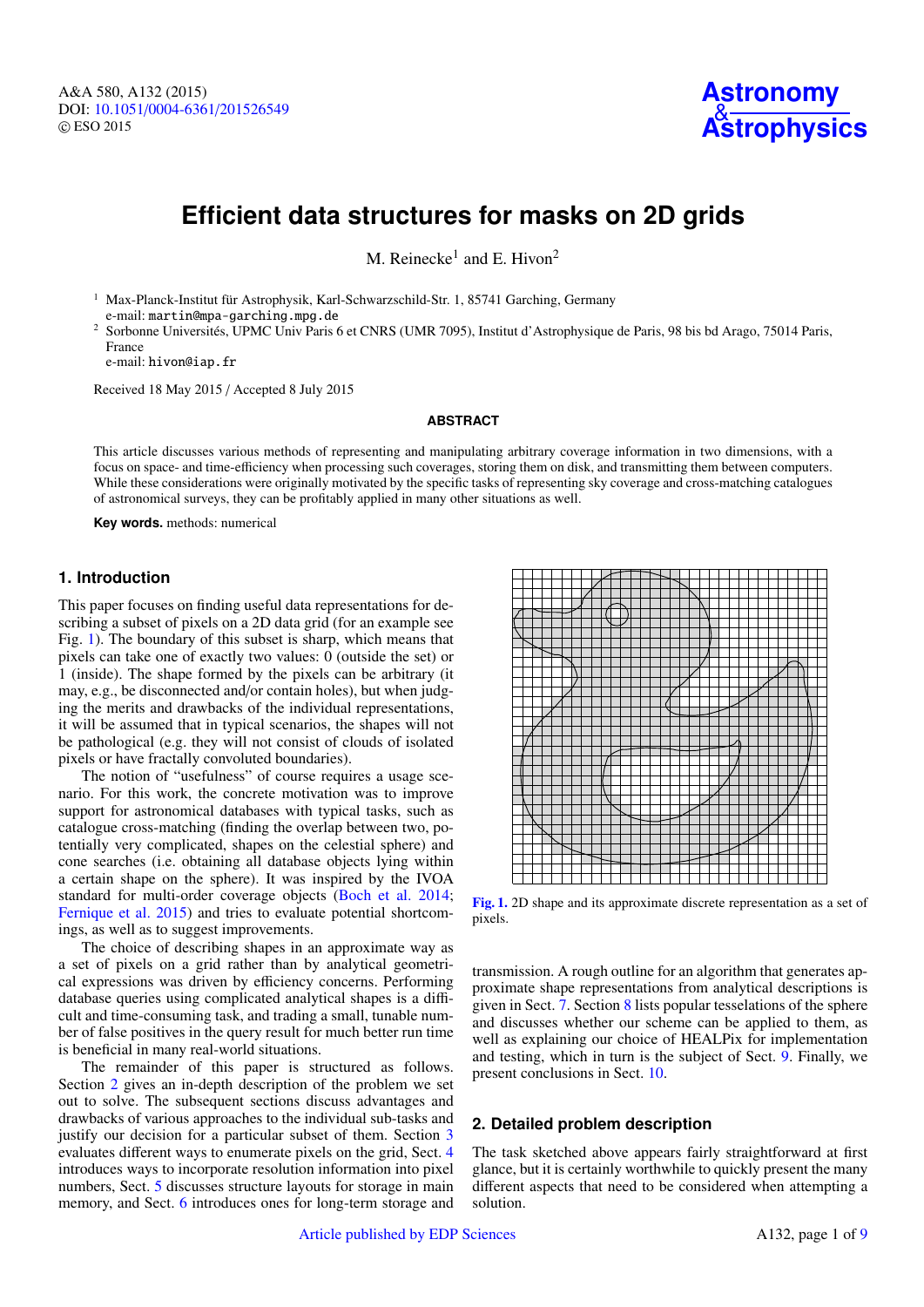## 2.1. Requirements

The introduction already hinted at two desirable features of the final data structure:

- 1. Boolean operations (merging, intersection, complement, tests for overlapping and containment) on shapes should b fast.
- 2. The choice of pixel numbering should provide good locality; that is, typical shapes should be described by relatively few ranges of consecutive pixel numbers. This property speed up database queries related to the shape.

An additional obvious design goal is that the data structure should be reasonably compact. To be more precise:

3. The memory requirement of the data structure should grow, with increasing grid resolution, at a lower rate than the number of pixels covered by the shape. A realistic goal seems to be a growth rate proportional to the number of pixels crossed by the shape's boundary.

For "simple" shapes like circles and squares, this implies a structure size proportional to the square root of the number of pixels in the shape. At the other extremes (highly convoluted or fragmented shapes), the growth rate will be higher, and it approaches that of the total number of pixels again, but in such a scenario, there is little hope for optimisation either.

In many situations the desired shape will be given by analytical expressions; for example, in the case of a simple cone search, this would be a circle. In astronomy, more complicated analytical shapes are often expressed using the STC grammar (Rots 2007) or the MANGLE tools (Swanson et al. 2008). Typically the boundary of such shapes does not coincide with the pixel boundaries of the chosen grid, which leads to unavoidable inaccuracy of the discretised pixel-based representation, to a degree that depends on the grid's chosen resolution.

Since the derivation of a discretised representation from an analytic shape tends to be an expensive operation, and since it is quite common that the discretised representation is subsequently needed at several different resolutions, we require further that:

4. The data structure must allow quick resolution changes (by factors of  $2^n$  in both directions).

For instance, going from a representation of a shape on a  $64 \times$ 64 grid to one on a  $32 \times 32$  grid at half resolution and vice versa must be a very efficient operation. The direction towards higher resolutions can obviously be performed without any loss of information, while the other direction leads to a coarsening of the discretised shape and additionally raises the question of how to treat partially covered pixels. We require that coarsening operations must allow the user to specify whether such pixels should be kept as part of the coarser shape or discarded.

## 2.2. Grid properties

So far, only a single 2D grid patch with arbitrary dimensions in both spatial directions has been considered. For practical purposes, this paper will focus on a slightly modified scenario. On the one hand, we consider not only one patch, but instead a set of *N*<sup>0</sup> patches (or *base pixels*) of the same size, on which the shape representation can reside. On the other, we constrain all patches to the same dimensions of 2*<sup>o</sup>* pixels in each spatial direction, where *o* (for "order") is the single parameter determining the overall grid resolution. This constraint of patch resolutions

HEALPix (*left*) and QuadCube (*right*).

to powers of 2 harmonises well with requirement 4 and has been adopted in practice by many pixelisation schemes.

patches by

As a practical example, these modified grid properties allow a very intuitive description of the HEALPix grid (Górski et al. 2005) with its  $N_0 = 12$  base pixels and its resolution parameter *N*<sub>side</sub>, which is equivalent to 2<sup>o</sup>, or QuadCube (White & Stemwedel 1992), with  $N_0 = 6$  base pixels and resolution described by the quantity  $p := o + 1$  (see Fig. 2). Constraining grid resolutions to powers of 2 may seem more draconian than it really is; if necessary, grids with other dimensions can be emulated by extending their dimensions to the next applicable power of 2 and by considering all pixels in the surplus area as unset.

#### 2.3. Accuracy of the shape representation

As already mentioned above, discretising an analytical shape on a grid with finite resolution will (in most cases) introduce inaccuracies. Using a simple illustration like Fig. 1, it is straightforward to derive a rough estimate for the fractional error of the discrete representation:

$$
\frac{A_{\text{excess}}}{A_{\text{shape}}} \propto \frac{L_{\text{boundary}}}{A_{\text{shape}}} d_{\text{pix}},
$$
\n(1)

where  $A_{\text{excess}}$  is the excess area of the discrete representation, *A*shape and *L*boundary are the original shape's area and boundary length, and  $d_{pix}$  is the linear dimension of a grid pixel. Of course this estimate is only applicable on "well-behaved" grids where pixels have almost equal sizes and are not very elongated; otherwise, the linear pixel dimension would not be a well-defined quantity.

The estimate illustrates that the fractional error scales linearly with the grid resolution; thus, for a specific desired error tolerance, it is possible to choose an appropriate pixel size whenever computing the approximate discrete representation of an analytical shape. Since  $d_{pix}$  cannot become larger than the linear dimension of a base pixel, the relation above naturally holds only on smaller scales. Given the typically small numbers of base pixels in spherical pixelisation schemes – 12 for HEALPix, 6 for QuadCube, 8 for HTM (Szalay et al. 2007), 12 for basic IGLOO (Crittenden & Turok 1998) – this is not a real problem in most cases. However, for pixelisation schemes with very many base pixels (e.g. some of the more involved IGLOO tilings that can have  $N_0 > 10\,000$ , the coarsest possible discretisation of a shape may be finer (and therefore more memory-consuming) than required by the application.

## **3. Evaluation of pixel numbering schemes**

Starting from the goals established in Sect. 2, the first task is to assign indices to the individual pixels in the 2D grid,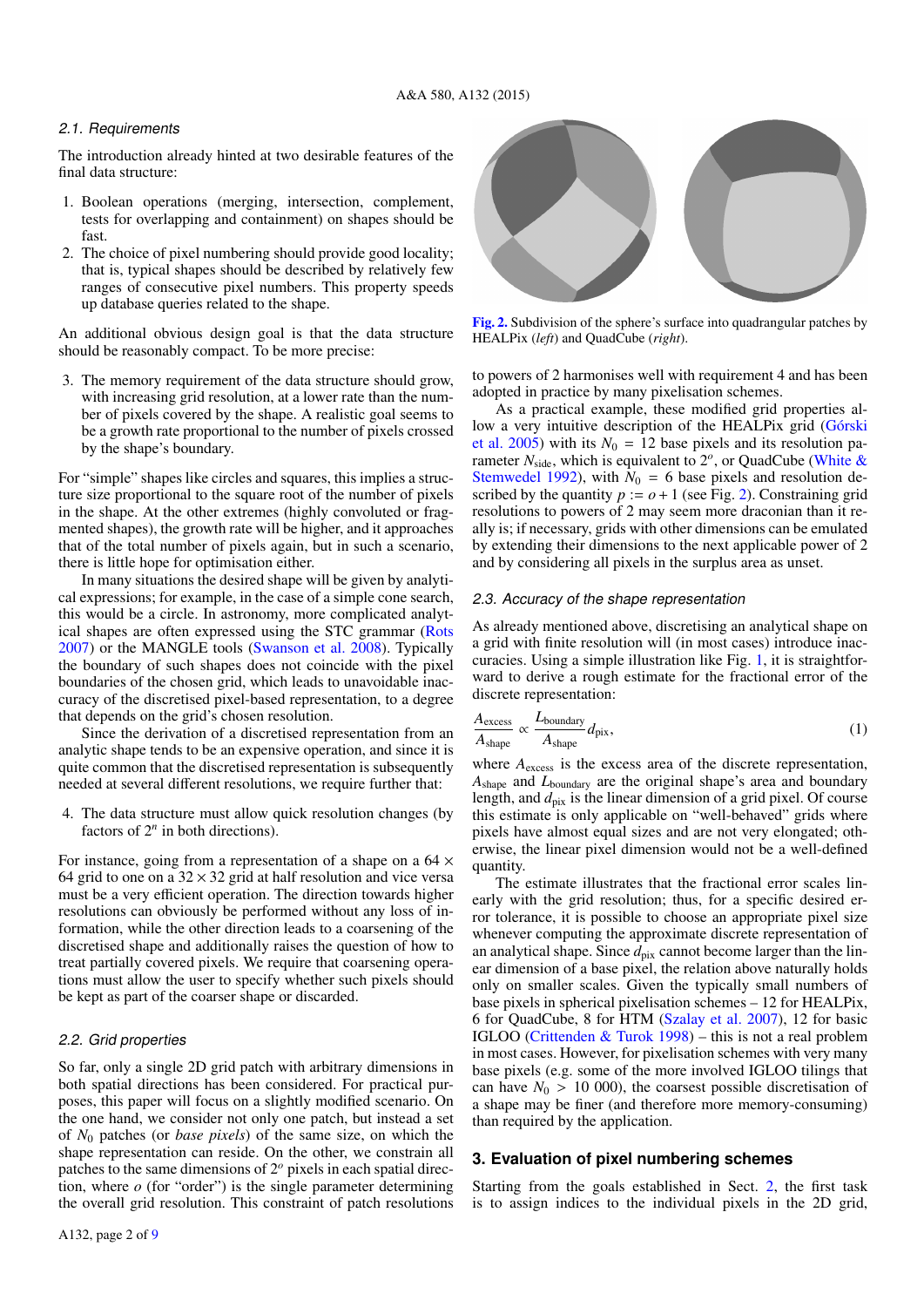

[Fig. 3.](http://dexter.edpsciences.org/applet.php?DOI=10.1051/0004-6361/201526549&pdf_id=3) Traditional linear numbering scheme.

preferably in a way that aids compact representation of shapes. Assuming  $N_0$  base pixels and a resolution order  $o$ , there are  $n_{\text{pix},o}$  :=  $N_0 2^{2o}$  pixels in total on the grid, and giving them numbers from the interval  $\left[0; N_0 2^{2o}\right]$  seems a reasonable choice. Analogously, it is most likely a good idea to group pixels belonging to the same patch together, i.e. associating indices  $\left[0; 2^{20}\right]$ with the first patch, indices  $\left[2^{2o}; 2 \times 2^{2o}\right]$  with the second patch, etc. Obviously this choice of pixel numbers only identifies a pixel within the grid at a specified order; for an approach to encoding both order and location in the grid in a single number, see Sect. 4.

## 3.1. Linear ordering

Several options are available, however, for the indexing scheme for the pixels within a patch. A very well-known and intuitive choice would be a linear ordering that counts first all pixels in the first row of the patch, then those in the second row, etc. (see Fig. 3). While very easy to implement, this arrangement is sub-optimal for the purpose of compact shape representation: the traversal of a full spatial dimension for every row implies bad locality properties (conflicting with requirement 2). Another, less severe drawback is the nontriviality of resolution change operations (requirement 4): while not exactly daunting, grid refinement and coarsening are more complicated than in other, more promising numbering schemes.

## 3.2. Hierarchical schemes

Given the above-mentioned shortcomings of the most straightforward approach to pixel numbering, it seems worthwhile to specifically investigate schemes that have some sort of resolution hierarchy built in. One family of such schemes can be constructed using the simple recursive rule that a pixel with the number *p* at resolution order *o* must coincide with the four pixels  $[4p; 4(p + 1)]$  at order  $o + 1$ .

For every numbering scheme that follows this rule, requirement 4 is trivially fulfilled: *p*'s parent pixel at order  $o_2 < o$  has the number  $\left\lfloor p/2^{2(\sigma-\sigma_2)} \right\rfloor$ , and at higher orders  $\sigma_3 > \sigma$ , it covers the range of pixels  $\left[ p \times 2^{2(o_3 - o)}; (p + 1) \times 2^{2(o_3 - o)} \right]$ . All necessary conversions between these numbers can be performed using extremely quick bit-shift operations.

While reducing the possible numbering choices, the above constraint does not specify a unique ordering in itself: there is still the choice of how exactly the available indices are assigned to the four sub-pixels when going from order  $o$  to  $o + 1$ . Since this choice can be made differently for each single pixel and at each order, the number of theoretically available numberings is huge, but fortunately, only a handful of these have attractive geometrical and algorithmic properties.



[Fig. 4.](http://dexter.edpsciences.org/applet.php?DOI=10.1051/0004-6361/201526549&pdf_id=4) Three levels of refinement for the Z curve (*left*) and Peano-Hilbert curve (*right*).

Figure 4 shows two well-studied variants known as the Morton (or Z) and Peano-Hilbert curves. For both subdivision strategies, the recursive nature and self-similarity of the pixel ordering is clearly visible. The figure also demonstrates intuitively that the Peano-Hilbert curve tends to have better locality than the Z curve, because the geometrical distance between Peano-Hilbert pixels *n* and  $n + 1$  is always the shortest possible one (i.e. the linear dimension of a single pixel), whereas the Z curve exhibits fairly large spatial jumps between pixels of neighbouring indices.

Unfortunately, the improved locality properties of Peano-Hilbert ordering come at a price: converting the two-dimensional location  $(x_i, y_i)$  of a pixel in the grid at order *n* to its correspond-<br>ing Peano-Hilbert index is an iterative process with *n* individing Peano-Hilbert index is an iterative process with *n* individual, nontrivial steps, and the same holds for the inverse operation (Lam & Shapiro 1994). The same tasks for the Z curve, however, can be achieved by comparatively simple bit manipulations and, on modern CPUs, even by using specialised machine instructions<sup>1</sup>.

Whether efficient index calculations should be preferred over locality (hence compactness of representation) or vice versa depends on the task at hand. It should be noted, however, that, among all algorithms discussed in this paper, only the initial generation of a pixelised shape representation requires any

<sup>1</sup> PDEP and PEXT, see e.g. [http://en.wikipedia.org/wiki/](http://en.wikipedia.org/wiki/Bit_Manipulation_Instruction_Sets) [Bit\\_Manipulation\\_Instruction\\_Sets](http://en.wikipedia.org/wiki/Bit_Manipulation_Instruction_Sets). Unfortunately, compiler support is not yet wide-spread.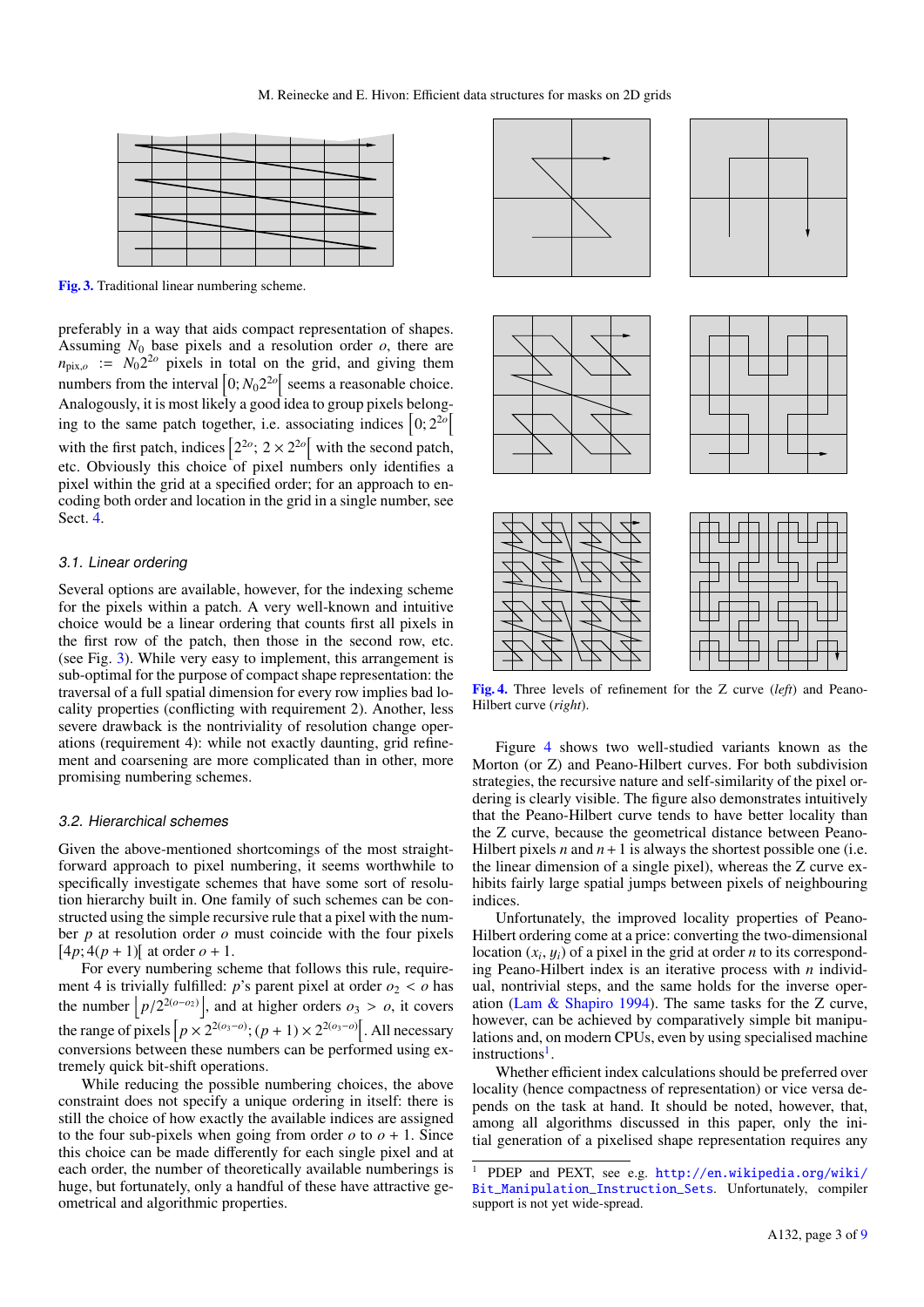conversion of pixel indices. All other operations (such as resolution changes, Boolean operations on one or multiple shapes, or conversion to long-term storage format) are completely oblivious to the chosen numbering scheme and will only benefit from good locality, but not suffer from slow index computations. We expect that once created, a given shape will usually be processed in queries many times, so that any slowness during creation will be more than amortised by the speedups of a compact representation; therefore, Peano-Hilbert should be the preferred ordering.

Another possible choice for hierarchical ordering, based on Gray codes<sup>2</sup>, should be noted for completeness. Its locality lies between those of Z and Peano-Hilbert curves (see, e.g., Moon et al. 2001 for benchmarks), and its index computations are about as complex as those of Peano-Hilbert. Consequently we will not investigate this option further.

## **4. Unique multi-order indices**

Section 3 discussed various choices for numbering pixels within the grid at a given resolution order. The resulting numbers do not carry any information about the order of the grid they refer to, so this quantity must be known from other sources. In some circumstances it is convenient to encode this resolution information together with the pixel index in a single number, and this section discusses economical ways to achieve this goal.

The simplest approach from an implementation standpoint would be to reserve a few bits of the pixel number for directly storing the order. This allows conversions from (order + pixel index) to unique pixel number and vice versa in constant time, using only simple bit shift and bit masking operations. It has, however, the drawback that the number of bits required for storing the order is  $\lceil \log_2 o_{\text{max}} \rceil$ , which is quite wasteful compared to alternative approaches. Potentially worse, it requires the agreement on a common  $o_{\text{max}}$  over all involved applications.

Alternatively, it is possible to start numbering the pixel indices for order *n* from an offset  $O<sub>n</sub>$  instead of 0, with the nooverlap constraint that  $O_{n+1}$  is greater than the highest pixel number at order *n*:

$$
O_{n+1} \ge O_n + n_{\text{pix},n}.\tag{2}
$$

Pixel numbers can be minimised by choosing  $O_0 := 0$  and the equality  $O_{n+1}$  :=  $O_n + n_{pix,n}$ . Using this dense packing, and because in two dimensions  $n_{pix,n}/n_{pix,n-1} = 4$ , the maximum unique pixel index at order *n* is never larger than  $4n_{pix,n}/3$ . This implies that the necessary bit length for the unique pixel index is at most one bit higher than for the standard pixel index at any resolution, which compares favourably to the approach described above. As an aside, this growth of at most one bit is also true for 1D and all higher-dimensional scenarios.

While conversion from (order, pixel number) pairs to unique indices is still a  $O(1)$  operation in this scheme, the inverse operation becomes more expensive in the general case, because determining the order corresponding to a given unique pixel index can only be done via interval bisection in  $O(\log_2 o_{\max})$  steps, which is undesirable.

By giving up the dense packing and allowing for some unused pixel indices between the blocks for the various resolution orders, this drawback can be overcome. If the  $O_n$  are constrained to be powers of 2, determining the order of a given unique pixel number *i* becomes equivalent to computing  $\lfloor \log_2 i \rfloor$ , which can

be done in constant time by specific machine instructions on most current CPUs. The general formula for the smallest possible  $O_n$  that is a power of 2 for a given  $N_0$  reads as

$$
O_n = 2^{2n} \times [2^{\lceil \log_2(4N_0/3) \rceil} - N_0].
$$
 (3)

As a practical example, for HEALPix with  $N_0 = 12$ , one obtains  $\hat{O}_n = 2^{2n+2}$ , which means that the 12 pixels at order 0 have the unique indices 4 to 15, those at order 1 have 16 to 63, etc. Interestingly, the number of bits required to represent a HEALPix pixel at any order does not increase when switching to unique indices.

It is also worth mentioning that in the above example and, generally, in all cases where  $\overline{O}_n$  is an integer multiple of  $2^{2n}$ , the convenient hierarchy property described in Sect. 3.2 holds for unique pixel numbers as well.

## **5. In-memory representation**

In this section we discuss alternative data structures describing a shape on a chosen 2D grid, assuming one of the hierarchical pixel ordering schemes presented in Sect. 3.2. The goal is to determine the structure most suitable for Boolean operations and resolution changes. Another, more specialised, format for storage and transmission is presented in Sect. 6.

The naive choice of simply storing a list of all pixels at a given resolution that lie within the shape can be discarded immediately as impractical. The number of entries in such a list would always scale with  $O(2^{2*o*$ ) in direct contradiction to requirement 3 and would very quickly become unmanageable in typical scenarios. As an example, a shape covering ten percent of the sphere and stored at a resolution of 1 arcsec would contain roughly  $5 \times 10^{10}$  pixels, which does not fit into most computers' main memory.

#### 5.1. Multi-order list

One way to avoid the prohibitive size of a full pixel list at the highest resolution was suggested in the MOC standard document (Boch et al. 2014), and it exploits the hierarchical property of the pixel numbering scheme: instead of having a single list of pixels at the highest resolution  $o_{\text{max}}$ , a sorted list is kept for every resolution order  $0 \le \rho \le \rho_{\text{max}}$ . Starting from  $\rho = 0$ , all pixels at this resolution that are completely covered by the shape are entered into the list for this order. Then the procedure is repeated for the remainder of the shape at the next higher resolution, until the desired resolution is reached.

This procedure yields a very compact representation of the shape (called multi-order list, or MOL, below), which certainly fulfils requirement 3. Also, this structure facilitates resolution changes. Resolution upgrade is an empty operation, and coarsening simply consists of removing the pixel lists above the desired resolution, if partially covered pixels are ignored; if they should be kept, the pixel lists have to be updated recursively from higher to lower resolutions.

Unfortunately, multi-order lists are not well suited to Boolean operations. To our knowledge, no algorithm exists to compute, for example, the union of two shapes in  $O(n_1+n_2)$  time, where  $n_1$  and  $n_2$  are the respective total lengths of both shapes' multi-order lists. Thus, the MOL representation does not satisfy requirement 1.

It should be noted that, by construction, the total size of a multi-order list for a given shape does not depend on the particular choice of hierarchical numbering scheme; in other words, the

<sup>2</sup> A method of binary representation of integer numbers with (probably accidental) hierarchical properties; see [https://en.wikipedia.](https://en.wikipedia.org/?title=Gray_code) [org/?title=Gray\\_code](https://en.wikipedia.org/?title=Gray_code) and Moon et al. (2001).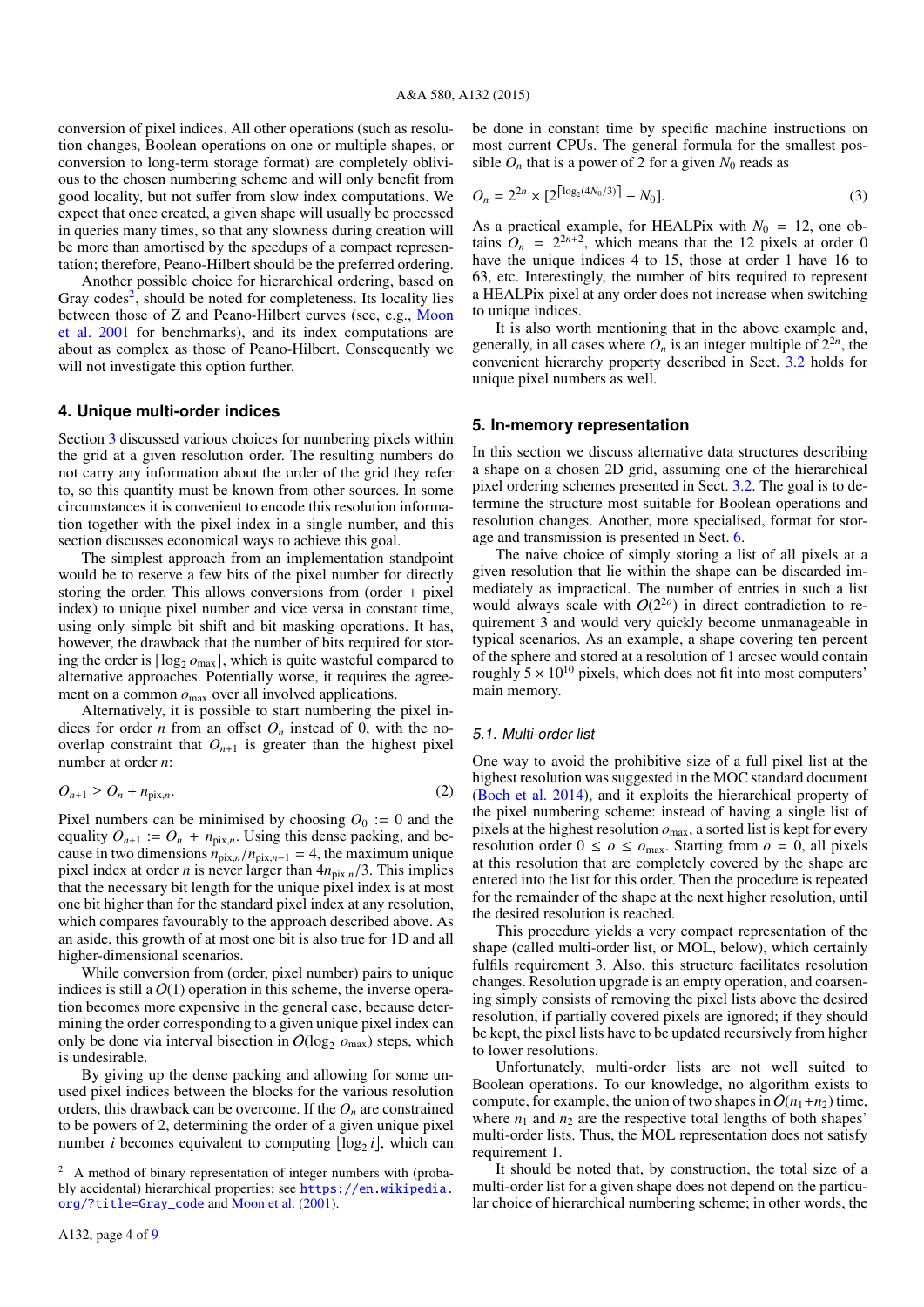MOL representation does not benefit from the improved locality of the Peano-Hilbert curve compared to that of the Z curve.

## 5.2. Range set

Since storing lists of pixels at various resolutions complicates Boolean operations, a preferable method is to simply store a sorted collection of ranges of pixels (characterised by their beginning and end) at the highest resolution. We refer to this structure as a range set (RS).

There are different ways to represent a range of numbers: One could use the first number plus the range's length or the first and last numbers of the range, for instance. Mostly for reasons of symmetry, we are adopting a representation that is commonly used by programmers by storing the first number of the range and the first number after the range. While this choice may seem unintuitive, it is technically preferable in many small ways over the other representations<sup>3</sup>.

Even though formally residing on a high-resolution grid alone, the range set representation still benefits substantially from the hierarchical numbering scheme: each pixel at resolution order  $\sigma$  that is completely filled is represented by a single interval of pixel numbers at higher resolutions  $o_2 > o$ , by construction. This allows a worst-case size estimate of the RS representation compared to MOL: assuming that no pixel ranges can be merged, every pixel in the MOL becomes an isolated pixel range in the corresponding RS. Since a range is characterised by two numbers instead of one, the RS representation is, at worst, twice as large as the MOL.

There are also situations where the RS is smaller than the MOL, however: assuming a shape that covers the entire grid except for a single pixel at order *n*, the MOL will consist of  $N_0 - 1 + 3n$  pixels, whereas the RS will contain at most two ranges. Generally, the more regular a shape (i.e. the lower its ratio of boundary length to surface), the smaller its RS representation will be, compared to MOL.

In practice both representations tend to have a similar size for compact shapes, with the RS typically being slightly smaller than the MOL. For very convoluted or fragmented shapes, the MOL representation has the advantage, and the size ratio approaches the limit of 2:1 in favour of the MOL. See Sect. 9.3 for real-world examples.

In contrast to multi-order lists, RSs do benefit from better locality properties of the underlying pixel numbering scheme, which means that a RS representation of a shape on a Peano-Hilbert-indexed grid has, on average, fewer and longer ranges than on a Z-curve-indexed grid. This reduction in the number of ranges is more pronounced for "regular" shapes and vanishes in the limit of complete fragmentation (see the third row of Fig. 5 for real-world examples). When the pixel numbering is used to index entities in a database, the improved compactness of the Peano-Hilbert representation improves query times.

Range sets behave very similarly to multi-order lists for resolution changes. Resolution increases are again empty operations, and decreases – whether inclusive or exclusive – require simple adjustments of range borders and potentially merging of ranges, which scales linearly with the number of ranges in the set.

The substantial advantage of RS over the MOL representation lies in the simplicity and efficiency of all Boolean operations. This includes union and intersection of two shapes, as well as finding the complement of a shape and testing whether a shape contains, overlaps with, or is equal to another. These operations can be carried out in at most  $O(n_1 + n_2)$  steps, where  $n_1$  and  $n_2$  are the range counts in both involved shapes. For the subset and overlapping tests, alternative algorithms with the complexity  $O(n_{min} \log n_{max})$  (with  $n_{min} := min(n_1, n_2)$  and  $n_{\text{max}} := \max(n_1, n_2)$  may be used, which can be advantageous if both shapes have very different range counts. In most situations, this advantage should more than balance out the drawback of the potentially larger RS size compared to MOL.

In fact, the most efficient way to perform Boolean operations on MOL that the authors have discovered so far is to convert the input MOL to RSs, perform the desired operation, and convert the result back to MOL. (This is also the approach recommended by the MOC standard.) The conversions between both representations have a slightly higher complexity than the Boolean operation itself, since they involve sorting and merging of sorted pixel lists at all involved resolution levels.

## **6. Long-term storage and transmission format**

Section 5 presented a data structure suitable for fast data processing. In this section the focus is shifted towards finding a representation of the 2D shape that does not directly support Boolean operations, but is even more compact, while still being efficiently convertible to the RS or MOL representation. This data structure could be used for space-efficient storage on disk or for quick transmission over a network. In other words, we can relax our computation-related requirements 1 and 4 and concentrate mainly on size-related requirement 3 in this section.

In this context it is very helpful to observe that both the range set representation and the multi-order list representation (assuming unique pixel indices, see Sect. 4) of a shape take the form of strictly monotonous sequences of non-negative integers. In addition, these integers tend to build – at least for non-pathological shapes – relatively compact clusters within the possible range of values.

As such, these sequences are perfectly suited for binary interpolative coding (Moffat & Stuiver 2000), a compression algorithm typically used for lookup tables in search engines. This method provides a fairly simple and quick means to convert between the sequence and a highly compressed bit stream containing equivalent information. The algorithm has the complexity  $O(n)$  in both directions for a sequence of *n* elements and can be implemented and customised for the task at hand using no more than a few hundred lines of code. Compression factors typically range from 2 to 10, and the time required for conversion is roughly comparable to the conversion time between MOL and RS representations. For concrete performance measurements on a large set of test data see Sect. 9.

## **7. Generation from analytical shapes**

Creating sets of pixels that approximately represent an ideal geometric shape can be achieved in many different ways. We briefly present an approach that poses minimal requirements on both the description of the shape and the grid geometry, has low complexity, and is conceptually easy to implement.

In addition to the algorithms discussed so far, only one further ingredient is required: a function which, given a specific pixel and order, returns whether:

- the pixel lies completely within the shape;
- the pixel lies completely outside the shape;

<sup>&</sup>lt;sup>3</sup> As an example, it gives symmetry to "on" and "off" ranges, making inversion operations trivial to implement. Also, this approach of describing a range set leads to a strictly increasing sequence of numbers, which is convenient for compression (see Sect. 6).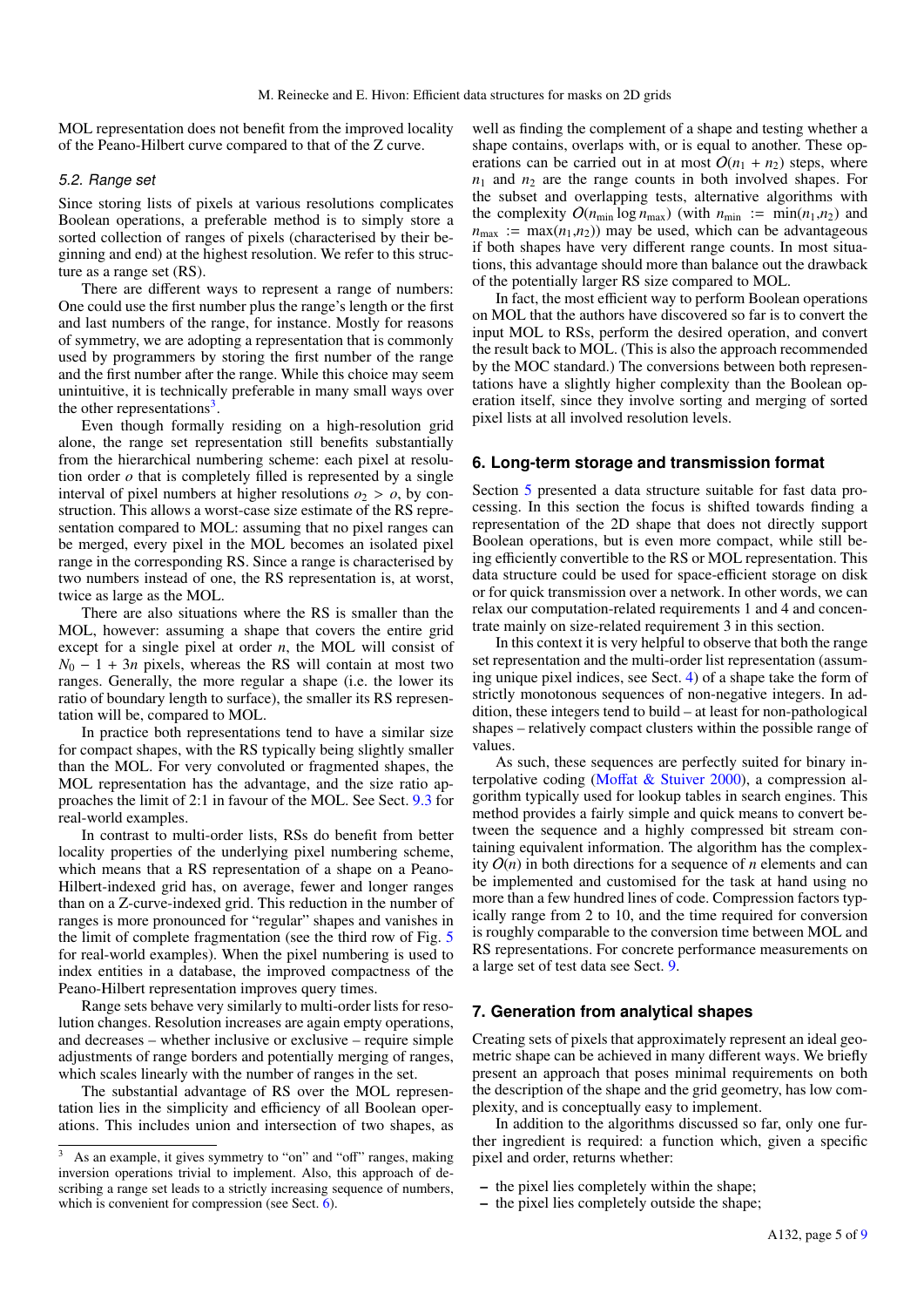

[Fig. 5.](http://dexter.edpsciences.org/applet.php?DOI=10.1051/0004-6361/201526549&pdf_id=5) Size comparisons for survey-like (*left column*) and catalogue-like (*right column*) spherical coverages. The *first row* shows a typical representative for the respective coverage. The *second, third, and fourth rows* show histograms of size ratios for range sets in Z-order pixel numbering compared to multi-order lists, Peano-Hilbert RS compared to Z-order RS, and compressed to uncompressed Z-order RS, respectively.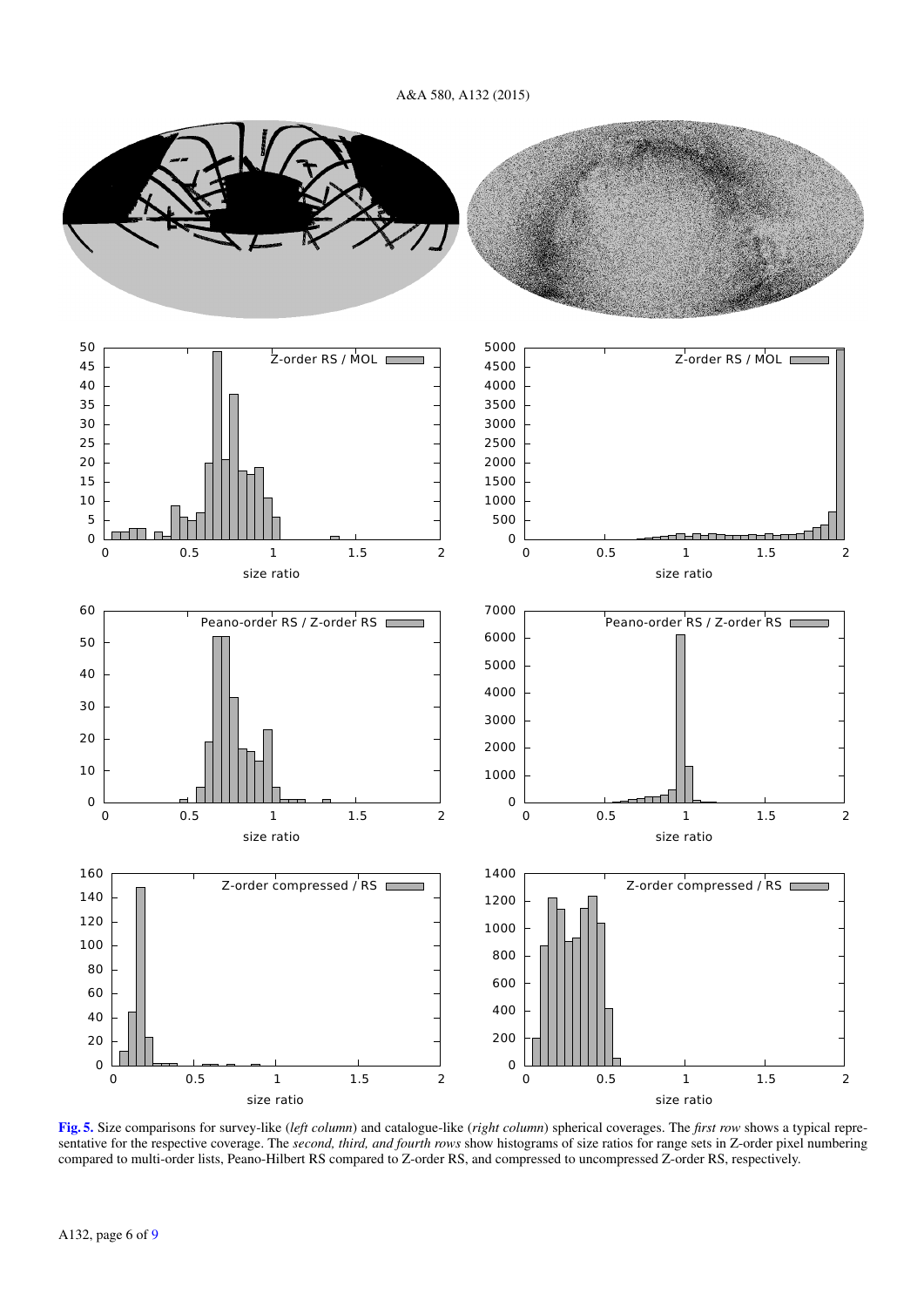- the pixel centre lies inside the shape, but it cannot be decided whether the pixel lies on the boundary or is completely inside; or
- the pixel centre lies outside the shape, but it cannot be decided whether the pixel lies on the boundary or is completely outside.

To obtain the desired set of pixels, the following algorithm is executed for all  $N_0$  base pixels:

- test the current pixel with the function given above;
- if it is completely inside the shape, append it to the result pixel list;
- (if it is completely outside, do nothing);
- otherwise:
	- if the order *o* of the current pixel is smaller than the maximum order  $o_{\text{max}}$  for this query, call the algorithm recursively for its four sub-pixels;
	- $-$  if  $o = o_{\text{max}}$  and the centre is inside the shape, append the pixel to the result pixel list;
	- $-$  if  $o = o_{\text{max}}$  and the centre is outside the shape, append the pixel to the result pixel list only if the query is inclusive.

Here, an inclusive query means that all pixels potentially overlapping with the shape are included in the result, in contrast to standard queries, which simply return all pixels whose centres lie inside the shape. While standard queries give exact results, the results of inclusive queries may contain a small number of false positives, which are pixels that do not actually overlap with the shape. Given the simple inside/outside criterion described above, this is unavoidable.

This algorithm has the advantage of checking highresolution pixels only near the shape's boundary. Far away from the boundary (whether inside or outside), the status of the checked pixels can already be determined at low resolutions, so that the recursion terminates early. For reasonably compact and non-convoluted shapes, this leads to a complexity proportional to the length of the resulting RS, which is very welcome.

The above algorithm has been used in almost exactly this form at the core of the query\_disc and query\_polygon routines of the HEALPix C++ library for several years and has proven very robust.

## **8. Applicability to popular pixelisation schemes**

The techniques developed above can, in principle, be applied to any hierarchical grid. The benefits, however, depend on the individual grid's properties. In the following, we present some of the most popular spherical pixelisations and quickly discuss the feasibility and possible limitations of applying our techniques to them.

- ECP: this long-known grid with pixel centres equidistant in latitude and longitude can be designed to be hierarchical. However, the grid cells are extremely elongated near the poles, and the pixel areas vary strongly, so this grid is not suited to our purpose.
- QuadCube (White & Stemwedel 1992): with fairly uniform pixels and a hierarchical structure, this pixelisation should be quite suitable.
- IGLOO (Crittenden & Turok 1998): this grid is hierarchical by design and has reasonably uniform pixel sizes and compact pixel shapes. It should be a suitable basis for our shape representations, but owing to the specific refinement procedure near the poles, it might be hard to find traversals with good locality.
- HEALPix (Górski et al. 2005): designed to be hierarchical with exactly equal pixel areas and fairly uniform pixel shapes, this pixelisation is very well suited to our studies.
- GLESP (Doroshkevich et al. 2005): its geometrical requirements mean that this grid is inherently non-hierarchical.
- HTM (Szalay et al. 2007): this grid is inherently hierarchical. That its pixels are triangular does not present a problem, since recursive refinement in factors of 4 also works in this case. In combination with fairly uniform pixel sizes and shapes, it is a suitable underlying grid for our shaperepresentation algorithms. The only real concern is the choice of subpixel numbering: since the subpixels in the triangle corners get indices 0–2, and the one in the centre gets index 3, the traversing curve has bad locality, resulting in unnecessarily large RSs. This could be mitigated by using a modified counting scheme, however.

For the tests presented in this paper, we have adopted the HEALPix grid for the following reasons:

- The MOC standard already specifies HEALPix as underlying pixelisation, making results obtained for this grid especially relevant.
- Our test data set (see next section) was already provided as HEALPix MOC objects; re-discretisation on a different grid would have been possible, but cumbersome, without providing additional value.
- The existing software for HEALPix is extensive and easily accessible, and already contains a considerable part of the required functionality (e.g. the conversion routines between NEST and Peano-Hilbert indices).
- Given our involvement in the development of the HEALPix code, working with this software was the most efficient choice.

## **9. Validation and performance tests**

The practical application of the algorithms and data structures presented above will be demonstrated in the framework of the HEALPix C++ library. This is convenient, since the so-called NESTED ordering scheme for HEALPix pixels is equivalent to Z-curve ordering, and since the C++ library also supports Peano-Hilbert indexing of pixels. This was added to allow the research presented by Schäfer (2005).

For our validations we made use of the very extensive collection of astronomical sky coverages $4$ , which at the time of download consisted of 14 633 data sets, stored as multi-order lists in FITS files. These contain very small, low-resolution shapes as well as large, but compact, survey coverages and highly fragmented star catalogues at high resolutions. MOL sizes range from roughly ten to several million entries, and maximum resolution orders vary between 0 and 19 (corresponding to a linear pixel dimension of ∼0.5 arcsec).

## 9.1. Validation

To test the correctness of our implementation, we verified a series of identities, using the shapes in our data collection. In the following, *A* and *B* denote shapes represented as a RS in Z-order indexing.

<sup>4</sup> Available at

<http://alasky.u-strasbg.fr/MocServer/MocQuery>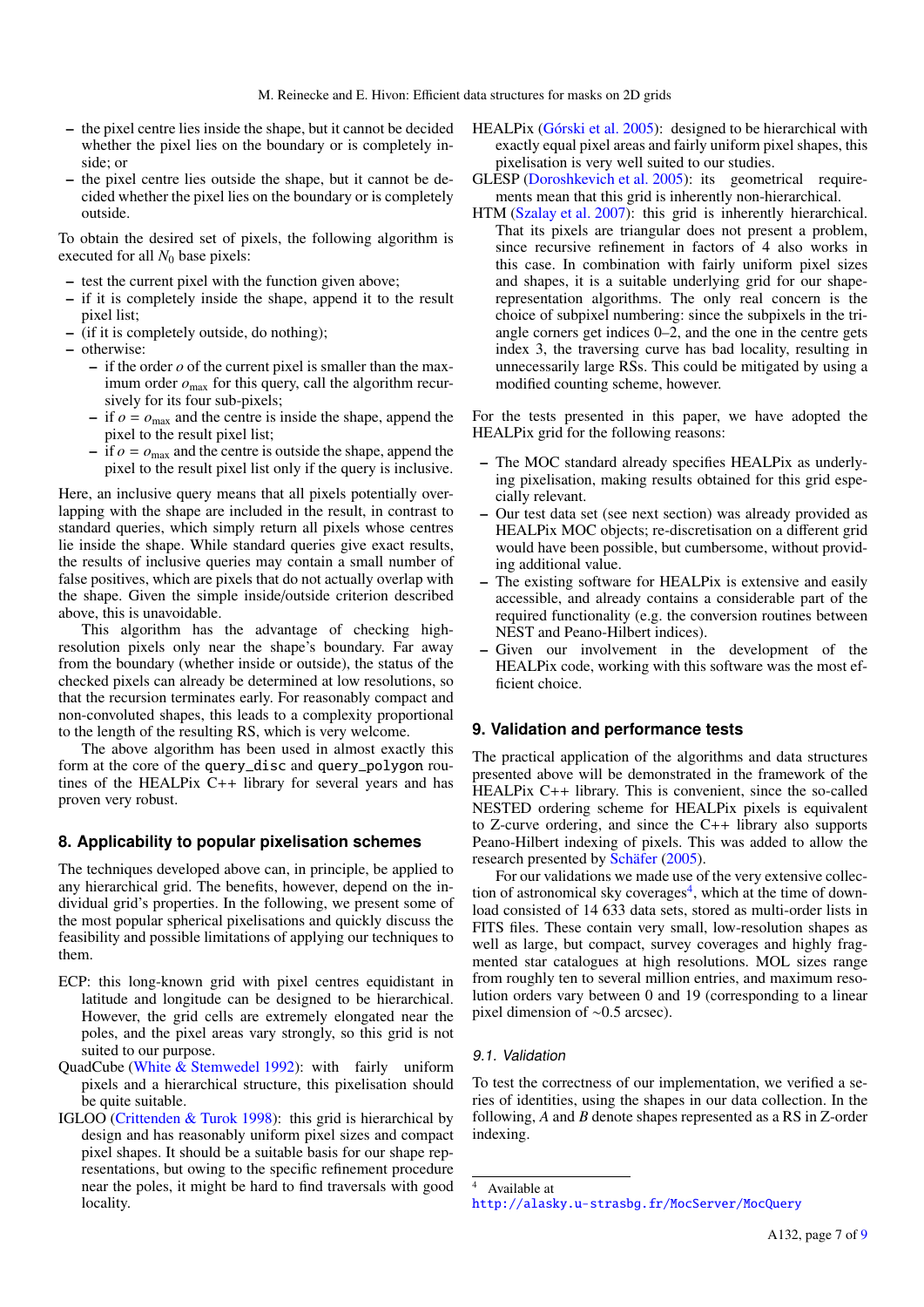Table 1. Overview of average conversion times from the shape representation in the top row to the one in the first column.

|                  | RS Z | RS P | <b>MOL</b> | CRS Z | CRS P |
|------------------|------|------|------------|-------|-------|
| RS Z             |      | 489  | 100        | 176   | 656   |
| <b>RSP</b>       | 472  |      | 391        | 648   | 167   |
| MOL              | 80   | 386  |            | 256   | 553   |
| CRS <sub>Z</sub> | 166  | 655  | 266        |       | 822   |
| CRS P            | 632  | 160  | 551        | 828   |       |

Notes. The abbreviations denote "range set in Z ordering", "range set in Peano-Hilbert ordering", "multi-order list in Z ordering", and the respective compressed variants of the range sets. All times are given in microseconds.

The following tests involving single data sets were performed on all available shapes:

– FITS input/output:

- $A \stackrel{?}{=}$  from FITS(to FITS(*A*))
- conversion to/from MOL:
- $A \stackrel{?}{=} \text{fromMOL}(\text{toMOL}(A))$
- compression:
	- $A \stackrel{?}{=}$  uncompress(compress(*A*))
- MOL compression:
- $A \stackrel{?}{=}$  fromMol(uncompress(compress(toMOL(*A*)))) – Peano-Hilbert conversion:
- $A \stackrel{?}{=}$  fromPeano(toPeano(*A*))
- complement:

$$
A \cap \overline{A} \stackrel{?}{=} \emptyset
$$
;  $A \cup \overline{A} \stackrel{?}{=} \text{entire sphere.}$ 

Furthermore, we verified the following identities for a subset of all possible shape pairs:

$$
- (A \cap \overline{B}) \cap B \stackrel{?}{=} 0
$$
  
\n
$$
- A \cup B \stackrel{?}{=} A; A \cup B \stackrel{?}{=} B
$$
  
\n
$$
- A \cap B \stackrel{?}{=} A; A \cap B \stackrel{?}{=} B
$$
  
\n
$$
- A \wedge B \stackrel{?}{=} (A \cup B) \cap \overline{(A \cap B)} \stackrel{?}{=} (A \cap \overline{B}) \cup (\overline{A} \cap B).
$$

The subset was obtained by first sorting the available shapes according to their number of ranges and picking those at positions  $p_i := 147i$ , resulting in 100 shapes sampled fairly from all available complexities. All 10 000 shape pairs constructible from this subset were tested.

## 9.2. CPU benchmarks

All tests were performed on a single core of an Intel Core i3- 2120 CPU running at 3.3 GHz, using gcc 4.7.3 as compiler.

#### 9.2.1. Conversions between different representations

Sections 5 and 6 discussed various data structures for representing a 2D shape with the conclusion that, depending on the concrete usage scenario and the compactness of the shape, no single one fits all needs perfectly. Consequently, conversions between different representations may occur frequently, and it is important that they can be carried out quickly.

|           |  | <b>Table 2.</b> CPU times for various unary and binary Boolean operations, |  |  |  |
|-----------|--|----------------------------------------------------------------------------|--|--|--|
|           |  | averaged over all possible combinations of shapes in the available         |  |  |  |
| data set. |  |                                                                            |  |  |  |

| <b>XOR</b>    | $A \wedge B$                 | 98.30 |
|---------------|------------------------------|-------|
| OR            | $A \cup B$                   | 72.36 |
| <b>ANDNOT</b> | $A \cap \overline{B}$        | 34.93 |
| <b>AND</b>    | $A \cap B$                   | 5.66  |
| Overlap       | $A \cap B = \emptyset$       | 1.66  |
| Containment   | $A \cup B \stackrel{?}{=} A$ | 0.19  |
| Complement    | A                            | 43.80 |
|               |                              |       |

Notes. Shapes are stored as range sets in Z ordering. All times are given in microseconds.

Table 1 lists the conversion times between several representations, averaged over all shapes in the test data set. Obviously, converting from a MOL to a RS in Z ordering and vice versa only takes around 100 microseconds on average, which is advantageous, because this kind of conversion is likely needed most often.

Conversions between compressed and uncompressed RSs of the same scheme are more expensive, but only by about a factor of two. This makes compressed range sets a very attractive choice for shape storage whenever memory is at a premium.

Finally, changes between the Z-curve and Peano-Hilbert pixel numbering schemes are fairly costly, so it is probably best to decide on an overall numbering scheme for each application, and to perform this sort of conversion only during data exchange with other external programs, if unavoidable.

## 9.2.2. Cost of Boolean operations

Table 2 lists average execution times for the Boolean operations on the shapes that are supported by the library. Probably the most noteworthy fact is that all operations are faster than (or in the worst case have run times similar to) the conversions discussed in Sect. 9.2.1. This implies that storing the shapes using a non-RS representation and converting to RS whenever needed incurs a substantial slowdown and should therefore only be done when computer memory is scarce.

Amongst the binary operations, the exclusive-or operation consumes the most time. This is according to expectations, since XOR requires an examination of every range start- and endpoint for both involved RSs, while shortcuts are possible for AND, OR, and ANDNOT. Also, a RS constructed from two others via XOR tends to contain more ranges than ones constructed from the same sources using OR or AND.

Computing the union (OR) of two shapes is more expensive on average than intersection (AND) or subtraction (ANDNOT), which might be because RSs of unions are typically longer than those of the last two operations. That construction of the result requires a large amount of the algorithm's runtime. The pronounced difference between the average times for AND and ANDNOT is most likely caused by the nature of our input data set: most of the shapes only cover a very small part of the sphere, so intersections often result in empty or very small sets, whereas subtractions typically reproduce the first operand and consequently need more time to construct their output.

The checks whether one shape overlaps another or is completely contained within another require considerably less